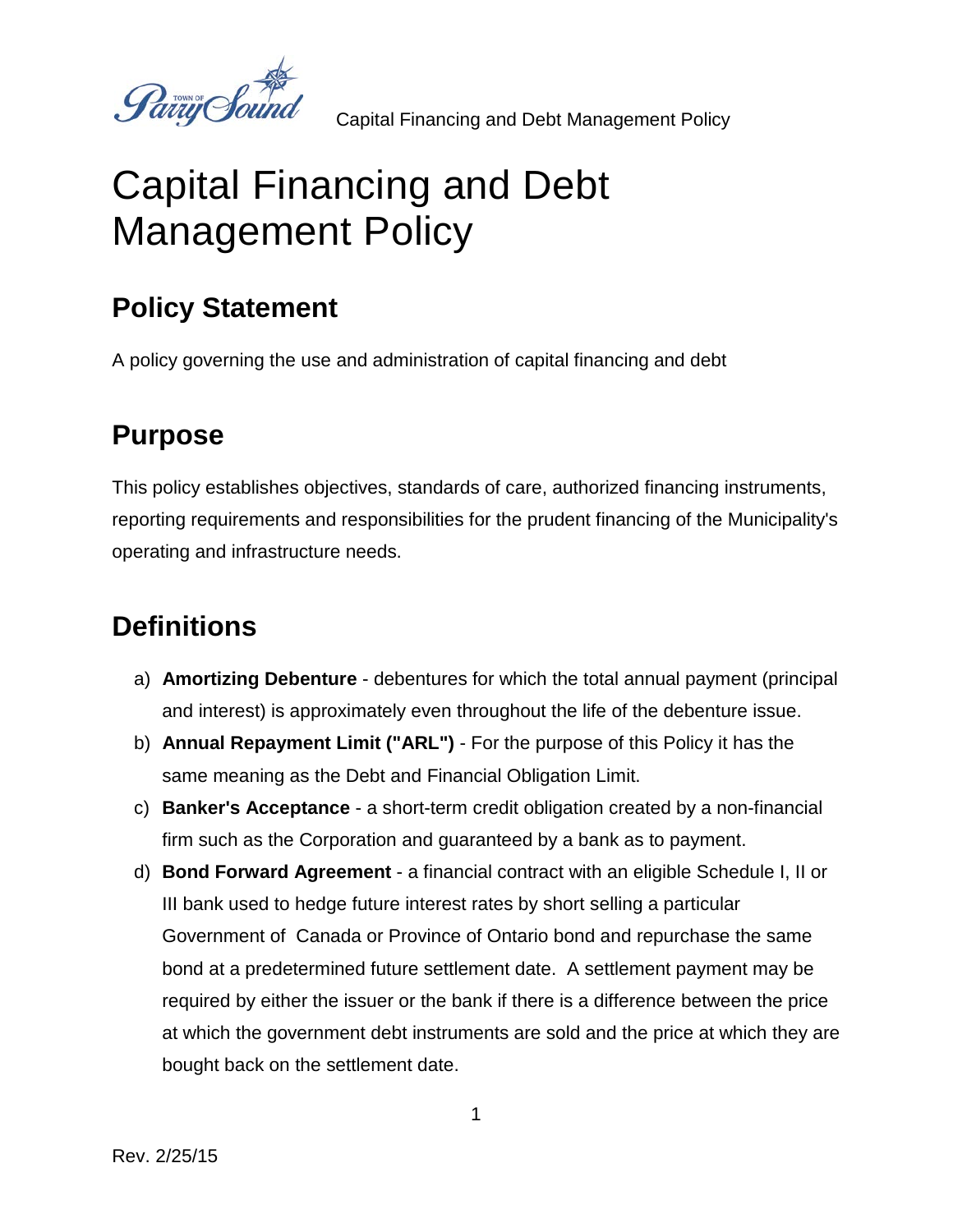

- e) **Bought Deal** a financing transaction, such as a debenture issue, in which an individual underwriter or underwriting group purchases the entire amount in order to resell to investors.
- f) **Capital Financing** a generic term for the financing of capital assets using debt, financing leases, swaps and other derivatives.
- g) **Construction Financing** a form of debt financing in which the issuer does not pay any principal or interest for a period of up to 5 years during the construction or rehabilitation of the facility from which a revenue stream is expected to be generated.
- h) "**Corporation**" or "**Municipality**" the Corporation of the Town of Parry Sound
- i) **Debenture** a formal written obligation to repay specific sums on certain dates. In the case of the Municipality they are typically unsecured.
- j) **Debt** any obligation for the payment of money. For Ontario municipalities, debt would typically consist of debentures as well as either notes or cash loans from financial institutions. Could also include loans from reserves or reserve funds. Debentures issued to Infrastructure Ontario are also considered debt.
- k) **Financial Guarantee** an agreement whereby the Corporation will take responsibility for the payment of debt in the event that the primary liable fails to perform.
- l) **Hedging** a strategy used to offset or mitigate currency and/or interest rate risk.
- m) **Infrastructure Ontario, or successor organization** any entity established by the Province of Ontario to provide Ontario municipalities, universities and hospitals with access to alternative financing service for longer-term fixed rate loans for the building and renewal of public infrastructure.
- n) **Installment (Serial) Debentures** debentures of which a portion of the principal matures each year throughout the life of the debenture issue.
- o) **Lease Financing Agreements** a lease allowing for the provision of Municipal Capital Facilities if the lease may or will require payment by the Corporation beyond the current term of Council.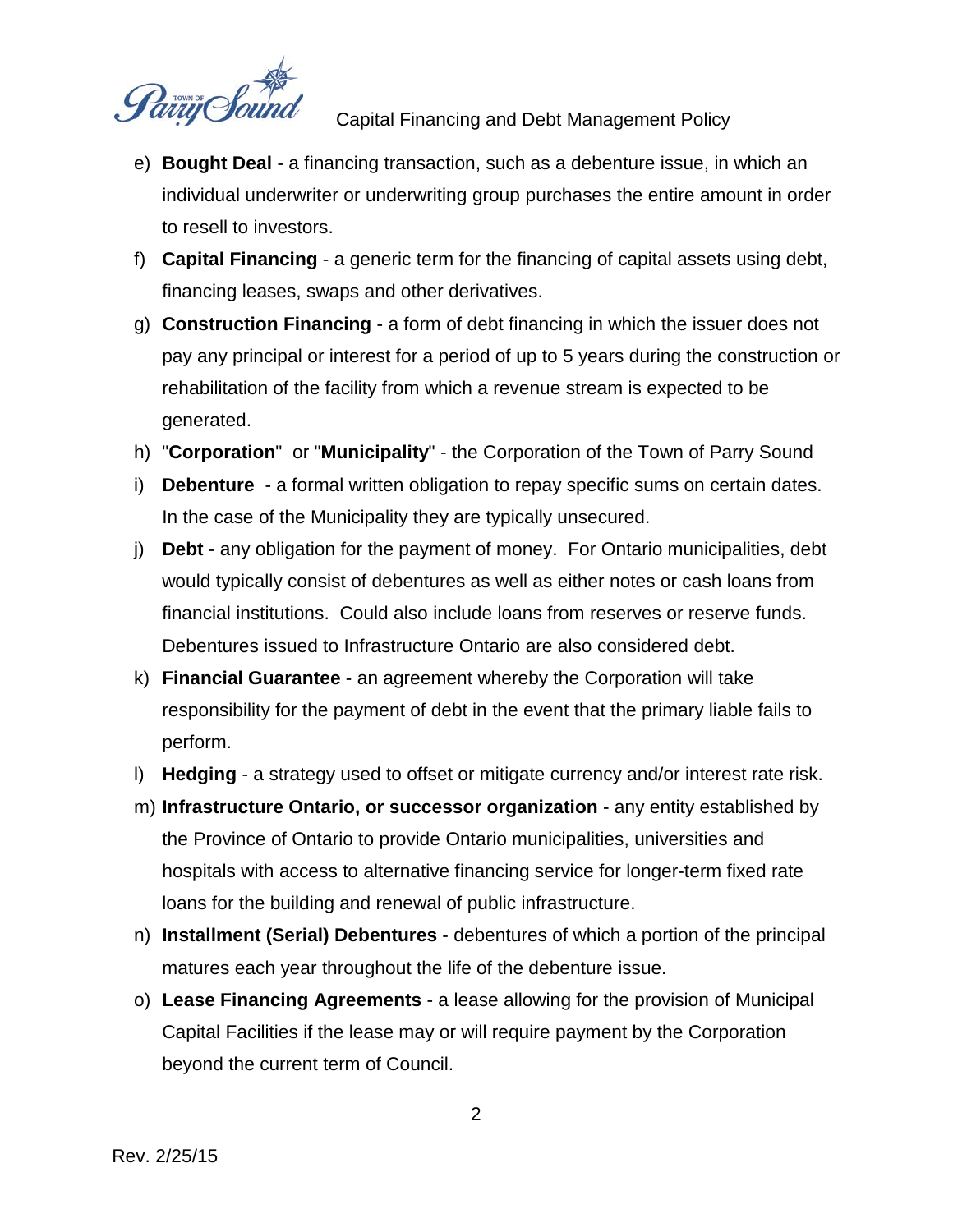

- p) **Long-term Bank Loan** long term debt provided by a bank, or syndicate of banks.
- q) **Long-term Debt** any debt for which the repayment of any portion of the principal is due beyond one year.
- r) **Municipal Capital Facilities** includes land, as defined in the *Assessment Act*, works, equipment, machinery and related systems and infrastructures.
- s) **Project Financing** financing in which principal and interest payments are structured so as to more closely match the revenues or cost savings of a specific project. Also includes financing for which the lender, in the case of default, would have no or limited recourse to the issuer beyond the assets purchased with the proceeds of the financing.
- t) **Refunding** the process of retiring existing debt by issuing new securities to either reduce the interest rate or extend the maturity date or both.
- u) **Rent** a payment made by the Corporation in respect of property which will be used for the Corporation's purposes and for which a formal ownership transaction does not take place. Rent includes all payments made to the owner of the property.
- v) **Rolling Stock** equipment that moves on wheels used for transportation and/or transit purposes. Examples include, trucks, buses, and tractor trailers.
- w) **Short-term Debt** any debt for which repayment of the entire principal is due within one year.
- x) **Sinking Fund Debenture** debentures for which money is accumulated on a regular basis in a separate account that when combined with interest earned is used to redeem the debentures.
- y) **Tender** a process whereby formal bids are submitted to acquire debt securities or to provide a lease.
- z) **Term Debentures** Debentures that are comprised of a combination of installment and sinking fund debentures.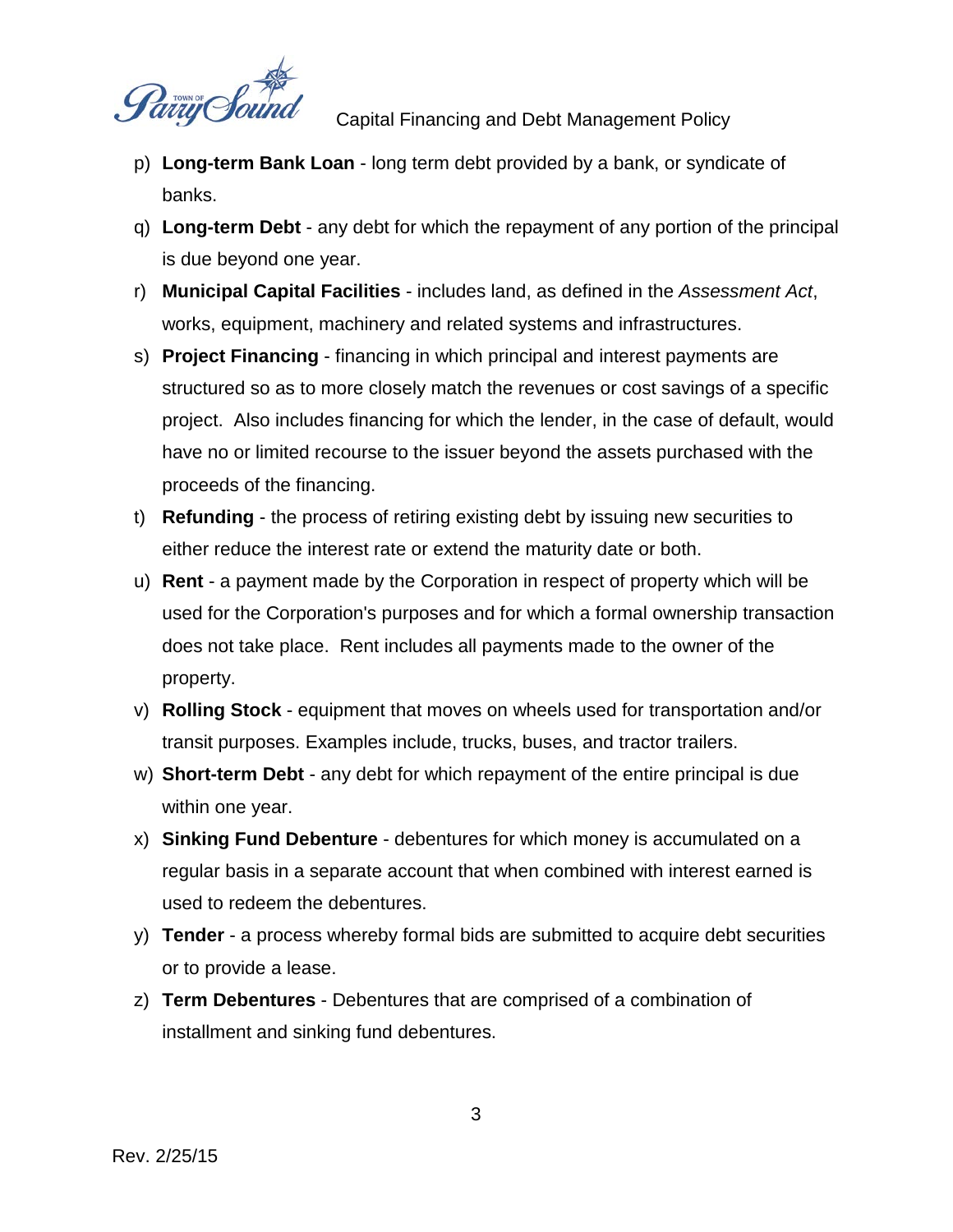

aa)**Variable Interest Rate Debentures** - debentures that provide for one or more variations in the rate of interest payable on the principal during the term of the debenture.

# **Philosophy for Capital Financing and Debt Issuance**

- 1. Council may, where it is deemed to be in the best interest of its taxpayers, approve the issuance of debt for its own purposes, or those of its municipal business corporations.
- 2. Capital financing and debenture practices will be responsive and fair to the needs of both current and future ratepayers and will be reflective of the underlying life cycle and nature of the expenditure.

# **Primary Objectives of the Capital Financing and Debt Program**

The primary objectives for the Corporation's capital financing and debt program, in priority order, shall be:

- 1. Adhere to statutory requirements;
- 2. Maintain a superior credit rating;
- 3. Ensure long term financial flexibility;
- 4. Limit financial risk exposure;
- 5. Minimize long-term cost of financing; and
- 6. Match the term of the capital financing to the lesser of the useful life of the related asset or the period over which third party funding for the retirement of debt will be received.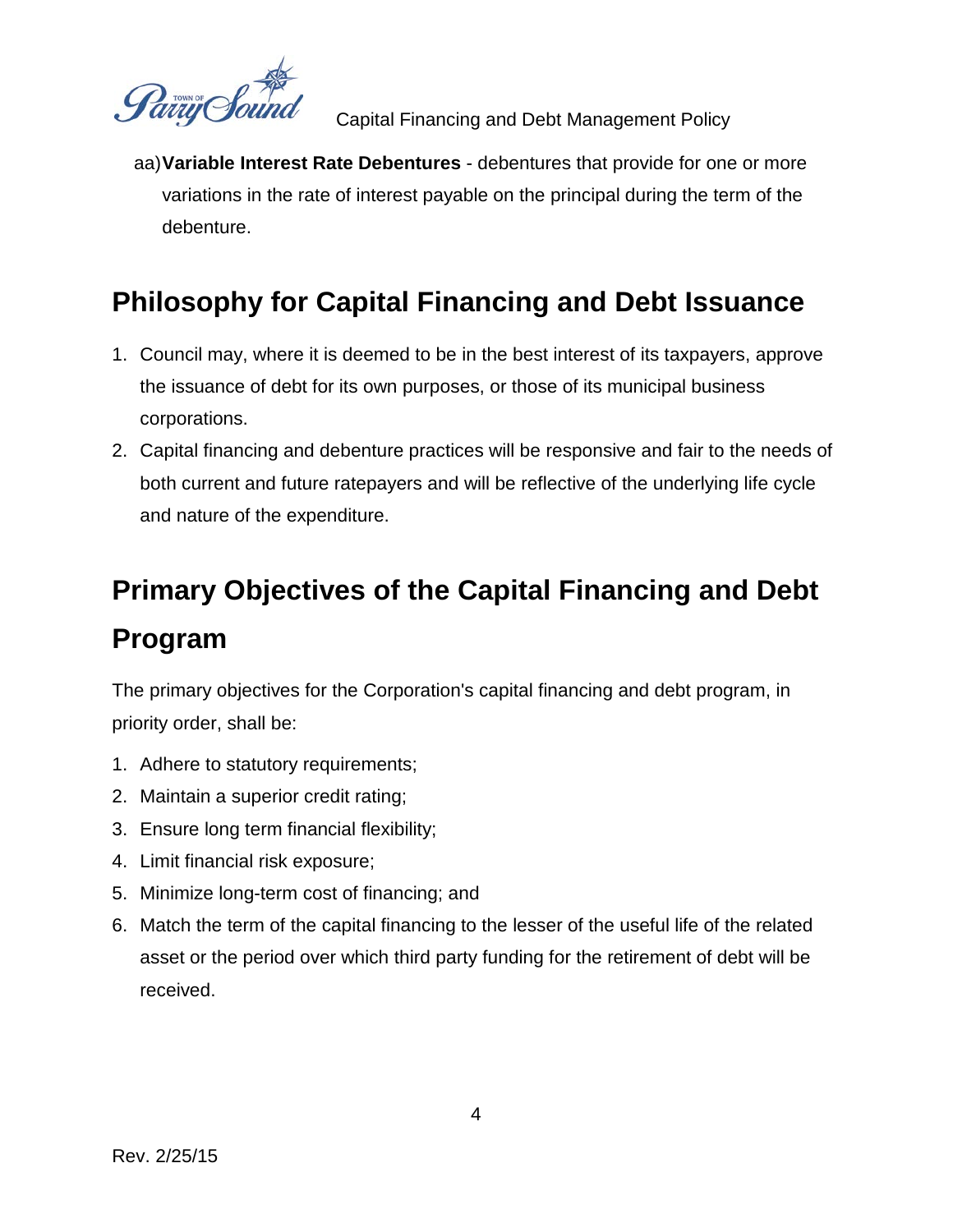

#### **Adhere to Statutory Requirements**

Capital financing may only be undertaken if and when it is in compliance with the relevant sections of the *Municipal Act*, the *Local Improvement Act*, or the *Tile Drainage Act*, and their related regulations. These requirements include, but are not limited to:

- 1. The term of temporary or short-term debt for operating purposes will not exceed the current fiscal year;
- 2. The term of capital financing will not exceed the lesser of 40 years or the useful life of the underlying asset;
- 3. Long-term debt will only be issued for capital projects;
- 4. The total annual financing charges cannot exceed the Annual Repayment Limit, as applicable, unless approved by the Ontario Municipal Board.
- 5. Prior to entering into a lease financing agreement, an analysis will be prepared that assesses the costs as well as the financial and other risks associated with the proposed lease with other methods of financing;
- 6. Prior to passing a debenture by-law which provides that installments of principal or interest, or both, are not payable during the period of construction of an undertaking, Council will have considered all financial and other risks related to the proposed construction financing.
- 7. The awarding of any contract under this Policy will, unless otherwise authorized by Council, follow the procedures and authorities set out in the Corporation's Procurement Policy.

#### **Maintains a Superior Credit Rating**

1. Maintaining a superior credit rating is a key factor in minimizing the cost of debt and accessing capital markets in an efficient manner. Also, a credit rating of at least AA- (or equivalent) will be needed by the Corporation to meet the statutory requirements for entering into certain types of capital financing.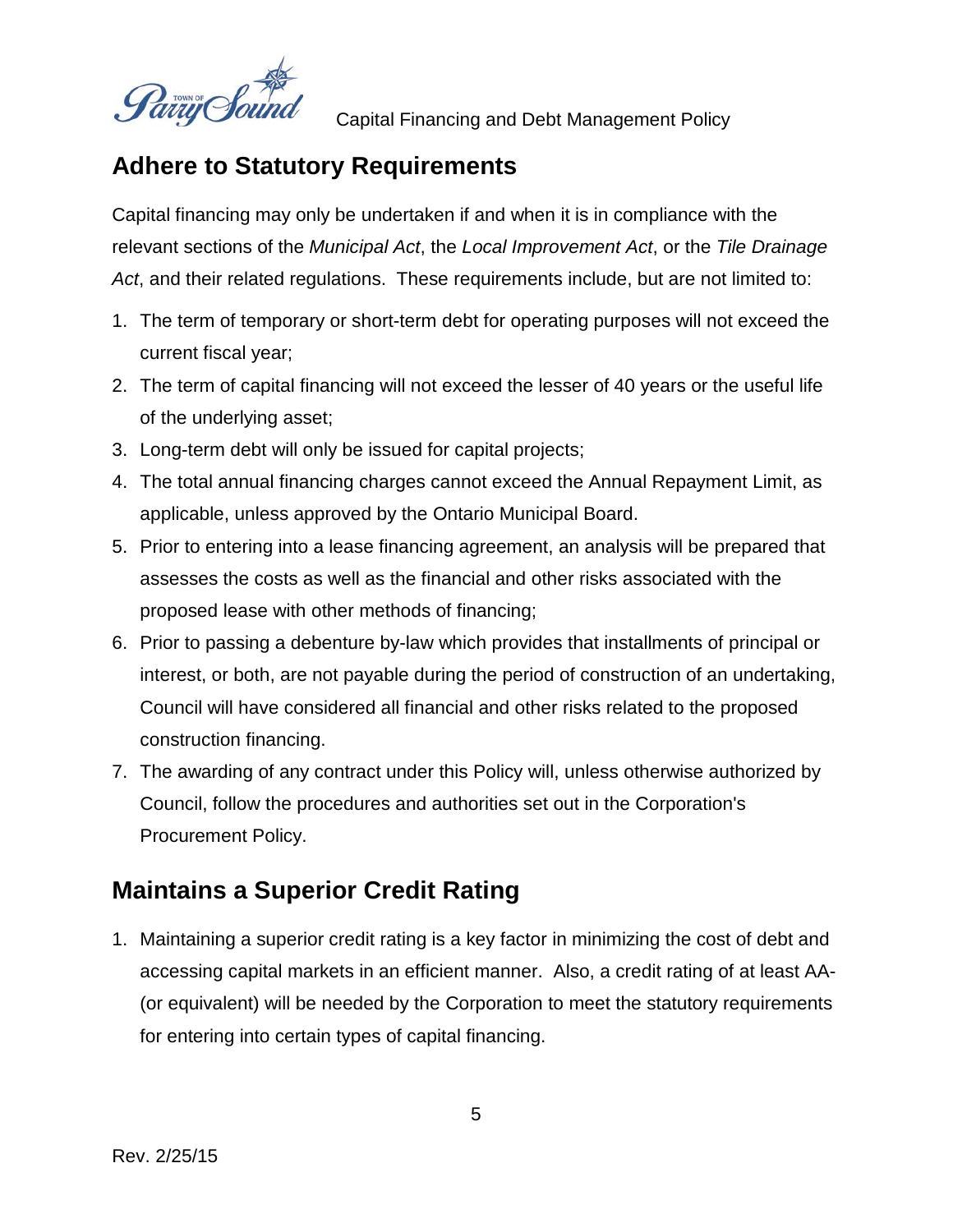

#### **Ensure Long-Term Financial Flexibility**

- 1. The capital financing program will be managed in a manner consistent with other long-term planning, financial and management objectives.
- 2. Prior to the issuance of any new capital financing, consideration will be given to its impact on future ratepayers in order to achieve an appropriate balance between capital financing and other forms of funding.
- 3. To the extent practicable, replacement assets as well as regular or ongoing capital expenditures (for example annual replacement of firefighter protective gear) will be recovered on a "pay as you go" basis through rates, taxy levy, user fees or reserves and reserve funds.
- 4. It is recognized that reserves must be developed and maintained, as outlined in the Town's Reserve and Reserve Fund Policy, for all capital assets owned by the Corporation to ensure long-term financial flexibility.

#### **Limit Financial Risk Exposure**

- 1. The capital financing program will be managed in a manner to limit, where practicable, financial risk exposure. The Corporation will only issue debt that is denominated in Canadian dollars with an interest rate that will be fixed over its term.
- 2. If a situation arises where there is a material financial advantage or it is prudent to issue debt in a foreign denomination, where allowed by law, the Corporation will develop a hedging strategy to mitigate financial risk.
- 3. Financing leases have different financial and other risks than traditional debt. These risks may include contingent payment obligations, lease termination provisions, equipment loss, equipment replacement options, guarantees and indemnities. These risks will be identified prior to entering into any material financing lease.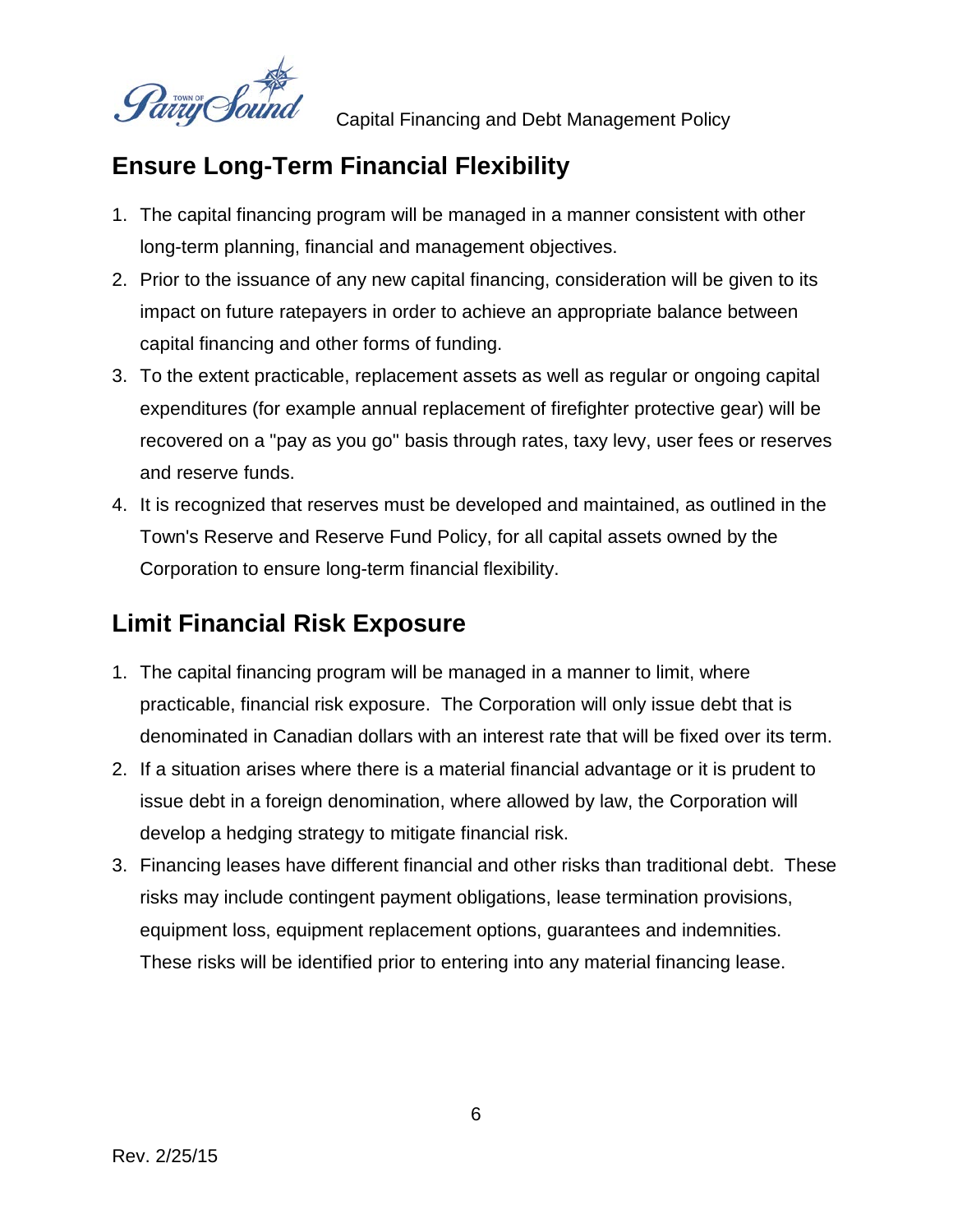

#### **Minimize Long-Term Cost of Financing**

- 1. The timing, type and term of financing for each capital asset will be determined with a view to minimize both its and the Corporation's overall long-term cost of financing;
- 2. Factors to be considered will include:
	- a) Current versus future interest rates
	- b) Shape of the interest rate curve
	- c) Availability of related reserve or reserve fund monies
	- d) Pattern of anticipated revenues or cost savings attributable to the project or purpose
	- e) Costs related to the financing of the project through debt.

#### **Match the Term of the Capital Financing**

- 1. The Corporation's normal practice will be to issue long-term debt for contractual terms that will be well received by the marketplace. However the amortization period over which the debt will be retired may be longer.
- 2. The maximum term over which an asset may be financed is set out in Appendix 1 of this Policy.
- 3. In no case shall the term of financing exceed the anticipated useful life of the asset.

#### **Standard of Care**

All officers and employees responsible for capital financing and debt activities will follow the standard of care identified in this Policy.

#### **Ethics and Conflicts of Interest**

1. Officers and employees involved in the capital financing process are expected to abide by the Corporation's Code of Conduct. In particular they shall: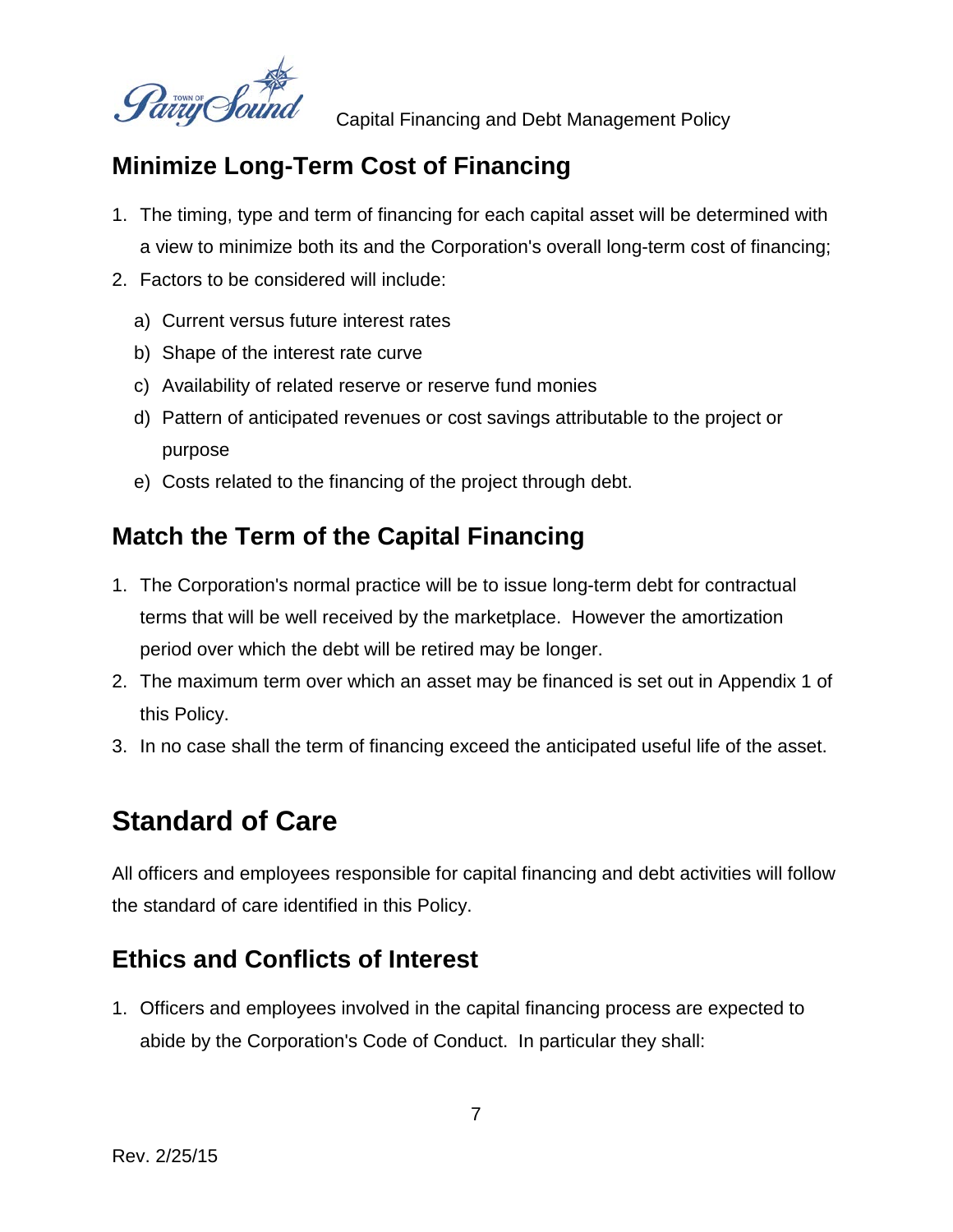

- a) Refrain from personal business activity that could conflict with the proper execution and management of the capital financing program, or that could impair their ability to make impartial decisions;
- b) Disclose any material interests in financial institutions with which they conduct business;
- c) Disclose any personal financial/investment positions that could be related to the performance of their capital financing duties; and
- d) Not undertake personal financial transactions with the same individual with whom business is conducted on behalf of the Corporation.

#### **Delegation of Authority**

- 1. The Director of Finance and POA Court Services / Treasurer will have the overall responsibility for the capital financing program of the Corporation.
- 2. No person shall be permitted to engage in a capital financing activity except as provided within this Policy.
- 3. The Director of Finance and POA Court Services shall establish a system of controls to regulate the activities of subordinate officials and exercise control over that staff.

#### **Requirement for External Advice**

1. The Corporation's staff will be expected to have sufficient knowledge to prudently evaluate standard financing transactions. However, should in their opinion the appropriate level of knowledge not exist for unusual or non-standard transactions, or otherwise directed by Council, outside financial and/or legal advice will be obtained.

### **Suitable and Authorized Financing Instruments**

The form of financing will be dependent on its term and the type of asset to be financed.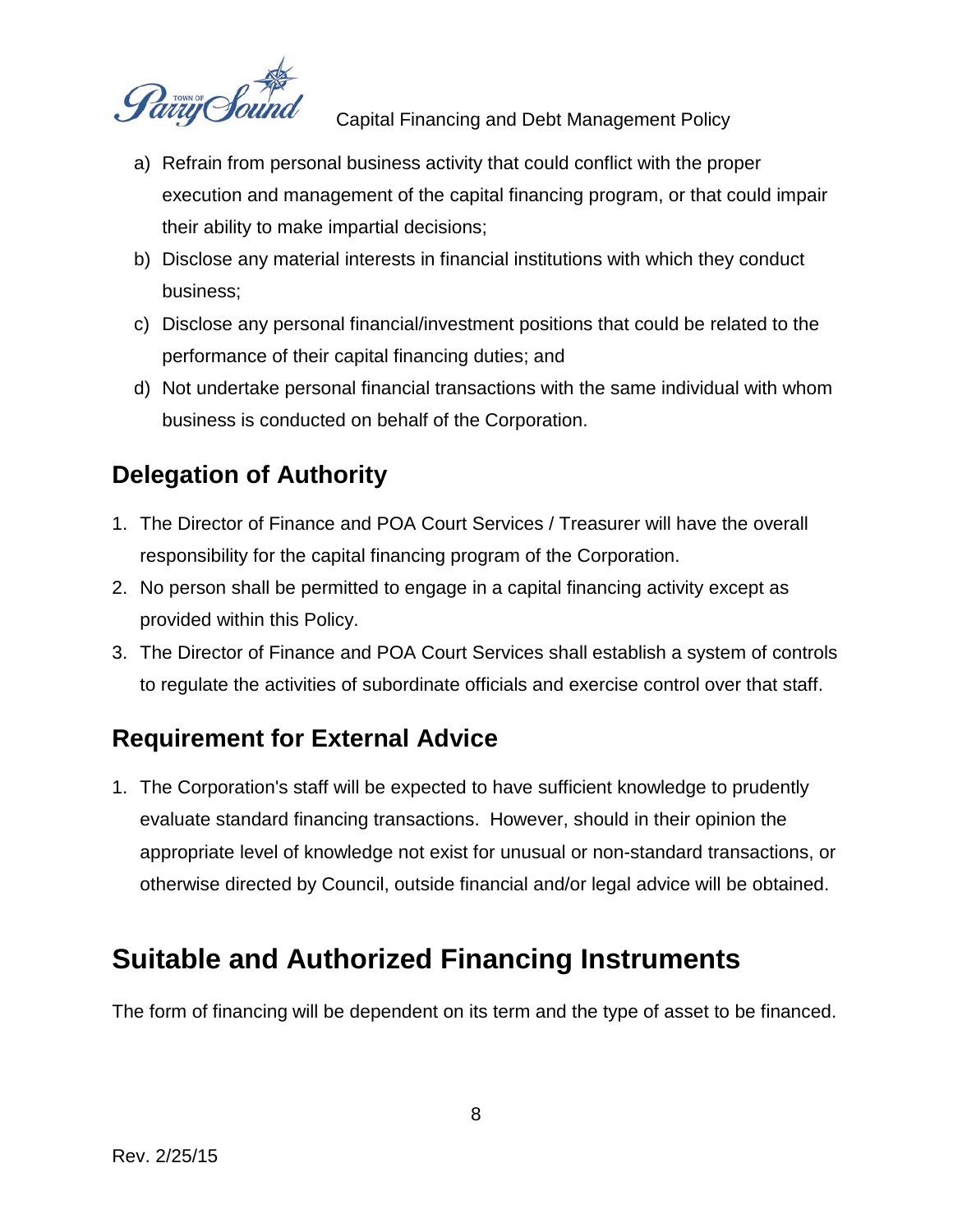

#### **Short-Term (Under One (1) Year)**

- 1. Financing of operational needs for a period of less than one (1) year pending the receipt of taxes and other revenues, or interim financing for capital assets pending long-term capital financing, may be from the following sources:
	- a) Reserves and Reserve Funds (this may be used as the primary source of shortterm financing provided that interest is paid in accordance with the Town's Reserve and Reserve Fund Policy);
	- b) Bank line of credit;
	- c) Short-term promissory notes issued to approved financial institutions;
	- d) Bankers' Acceptances; and
	- e) Infrastructure Ontario (or successor organization) short-term advances pending issuance of long-term debentures

#### **Long-Term (Greater than One (1) Year)**

- 1. Financing of assets for a period greater than one year may be from any of the following sources:
	- a) Debentures, which may be in the form or a combination of:
	- o Installment
	- o Sinking Fund
	- o Term
	- o Amortizing
	- o Variable Interest Rate
	- o Retirement Fund
	- b) Reserves and Reserve Funds

These may be used for both interim and medium-term for a period of no greater than five (5) years if deemed cost effective or otherwise necessary. Any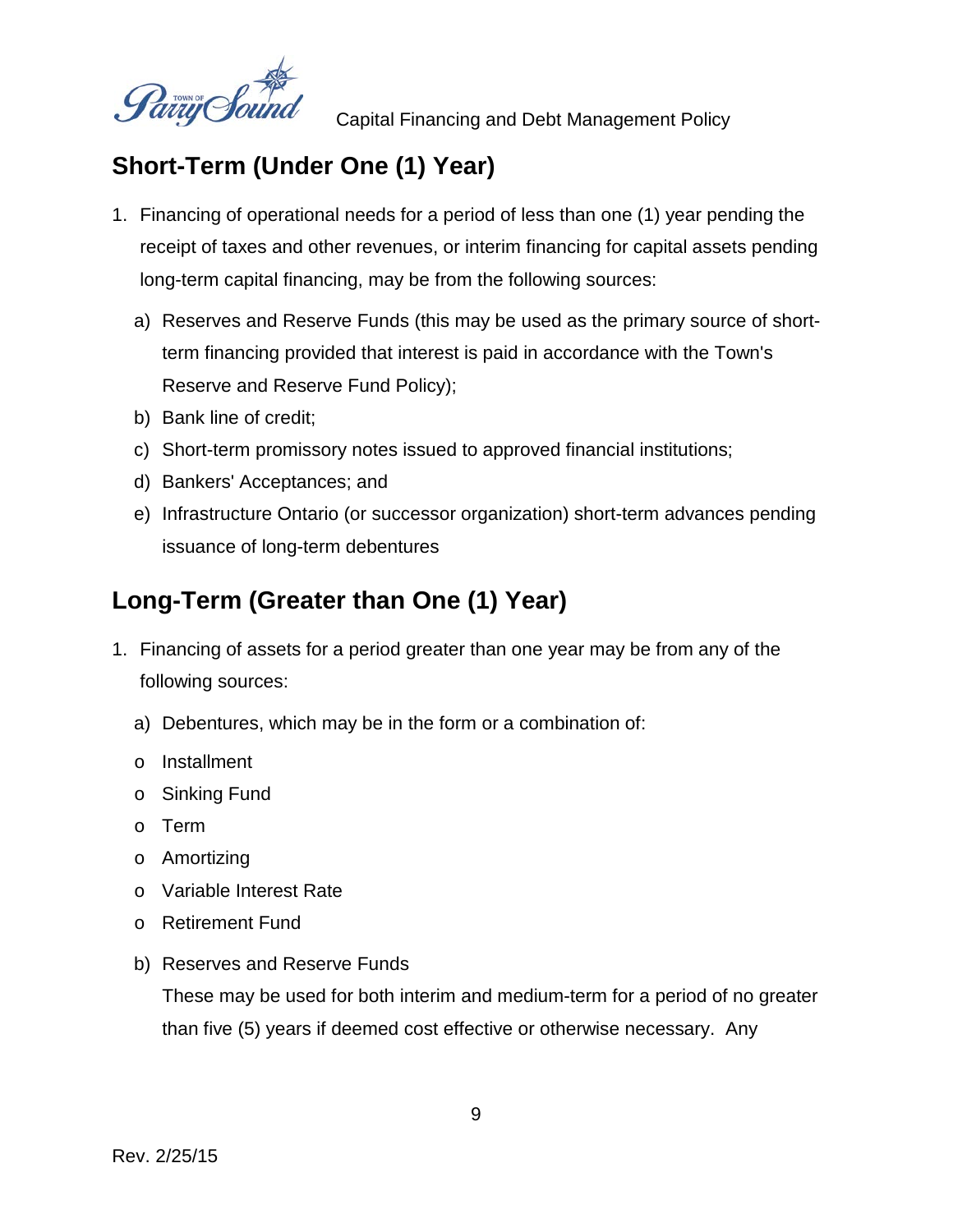

borrowing must be in accordance with the Town's established Reserve and Reserve Fund Policy

c) Long-Term Bank Loans

These loans may be either fixed or variable interest rate loans as determined by the Director of Finance and POA Court Services / Treasurer. A preference to fixed rate will be made as it reduces interest rate risk if the rates were to increase in the future.

d) Construction Financing

May be used for a period up to five (5) years during construction or rehabilitation of certain facilities from which a revenue stream is expected to be generated upon its completion.

e) Lease Financing Agreements (Capital Financing Leases) May be used when it provides material and measurable benefits compared with other forms of financing.

# **Financing Risk Identification and Mitigation Strategies**

It is recognized that there may be additional risks associated with certain types of financing. It is expected that these risks will be identified and considered prior to their use in relation to other forms of financing that would be available.

#### **Availability of Debt Capacity for Future Priority Projects**

- 1. The Corporation could face the risk in any fiscal year of having insufficient debt capacity to fully execute its capital plan based on the ARL. To manage this risk, the capital plan will show the amount of debt financing that will be required for each project and each year of the plan.
- 2. Each project will be prioritized by staff on the basis of its impact on the Corporation's growth plan and/or any strategic plan adopted by Council.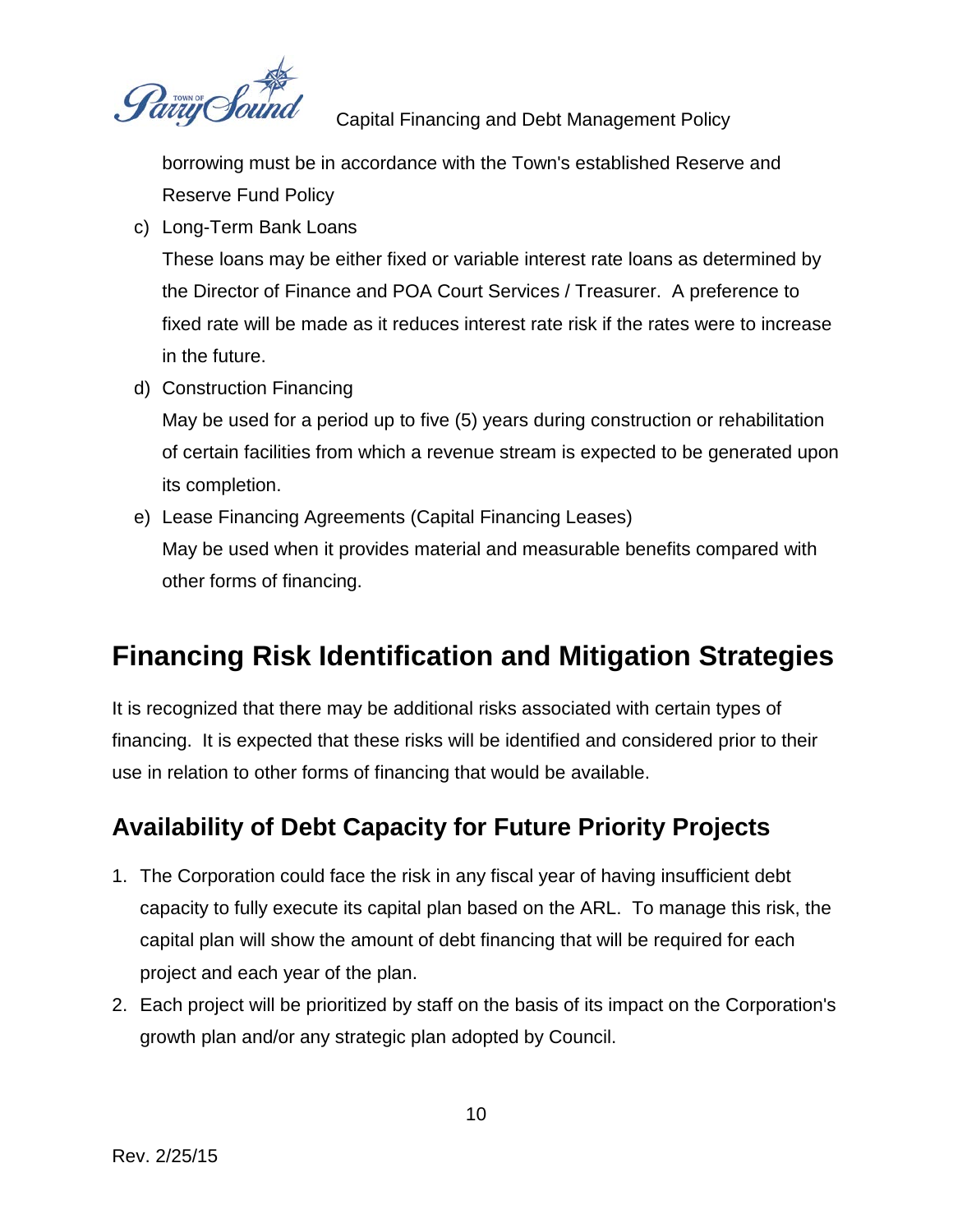

#### **Refunding Risk**

- 1. The Corporation may issue debentures for which the amortization to retirement period is longer than the contractual term of the debenture, similar to a home mortgage. For those debentures the balance of the debt remaining at the end of the contractual term will need to be refinanced.
- 2. A risk to the Corporation would be that interest rates may be higher during the subsequent financing period, resulting in higher than anticipated debt payments. For this reason, the use of refunding debentures is not a preferred method of financing for the Corporation.

#### **Construction Financing**

- 1. Construction financing may be used to fund the debt needed for a capital project that will eventually generate a revenue stream which could be used to make principal and interest payments (eg. Water plant, recreation centre).
- 2. The financial risks included
	- a) The possibility that interest rates may fall from the time the rate for the construction loan is established and the completion of the construction.
	- b) The possibility that the final cost of construction could be materially less than initially forecasted and financed. Staff will consider whether or not to issue debt until a fixed rate contract has been awarded.
	- c) The risk that the construction project may not be able to proceed or is not completed for technical or other reasons. Staff will mitigate this risk by not issuing long-term debt until all critical construction contracts have been awarded and the project is substantially completed.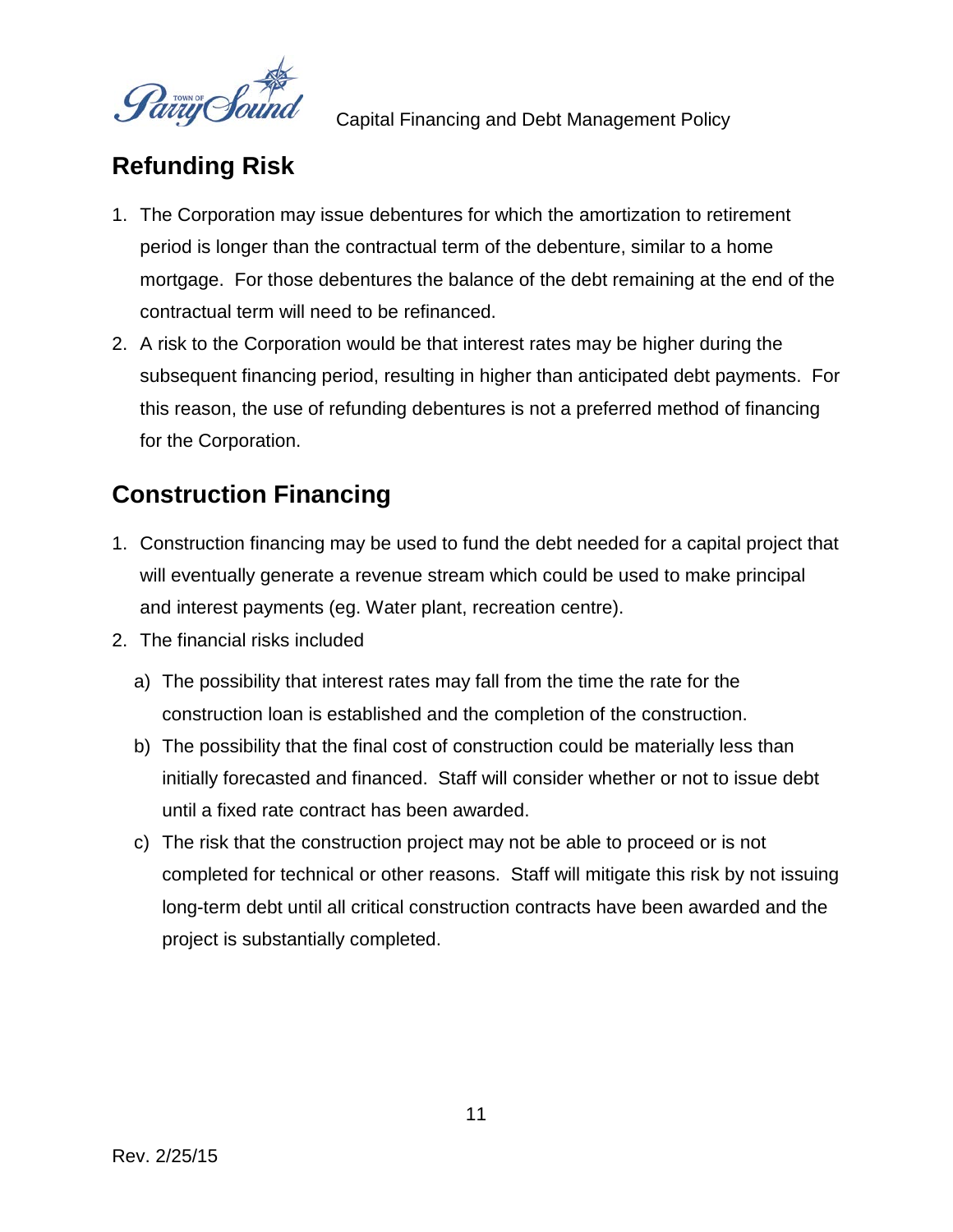

#### **Financing Lease Agreements**

- 1. Leases may be used to finance equipment, buildings, land or other assets that the Corporation does not have a long-term interest in or may not be able to acquire through other means.
- 2. The financial risks include
	- a) The ability for lease payment amounts to vary if based on changes in an underlying benchmark debt instrument.
	- b) The ability for lease payment to vary based on changes in the assumed residual values of the asset being leased.
	- c) Uncertainty over leasing costs if contract needs to be extended or renewed.
	- d) Other risks include the potential for the seizure and removal of leased equipment if the leasing company goes into default of its obligations to its creditors.

#### **Variable Interest Rate Debenture and Long-Term Bank Loans**

- 1. Variable rate debentures and long-term bank loans may be used when there is volatility in the financial market and/or there is an expectation of significantly lower interest rates occurring within a few months of their issue.
- 2. The interest rate will be fixed no later than 6 months after issue by means of a hedging agreement in order to mitigate the financial exposure.

#### **Methods of Marketing / Selling Debenture Issues**

Debenture securities may be sold by the following means:

- 1. Underwriting Syndicate This will be the normal method by which debentures will be sold by the Corporation;
- 2. Tender This process may be used when and if significant savings could be expected when compared to issuing through an Underwriting Syndicate; or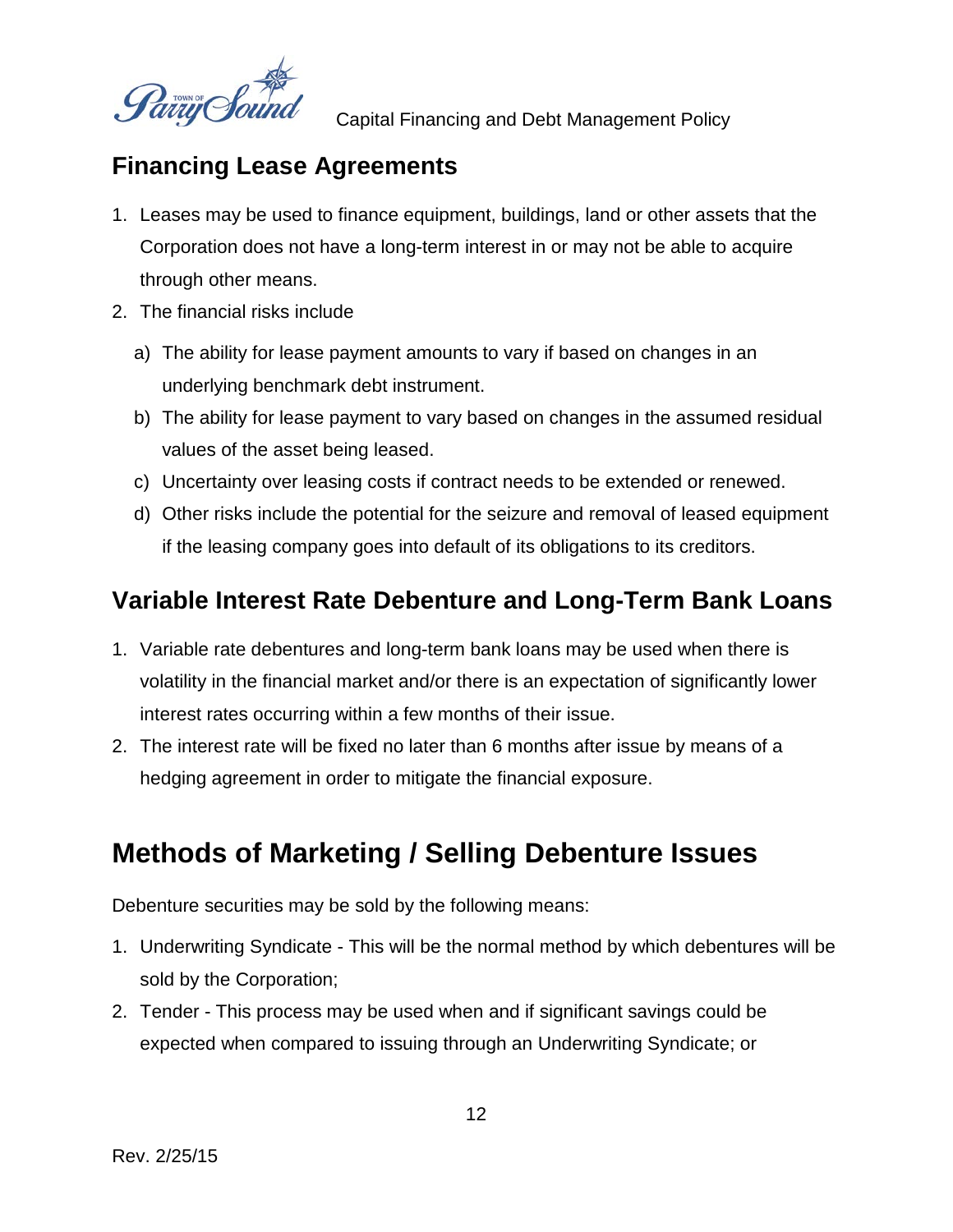

3. Bought Deal / Private Placement - Appropriate for "one off" or unusual financing structures when significant savings would be expected or when market conditions are volatile or otherwise difficult.

# **Financial Guarantees and Letters of Credit**

1. Financial guarantees and / or letters of credit provided by the Corporation, its boards and subsidiaries will be considered as debt and will be governed by this Policy.

# **Thresholds For Debt Issuance**

- 1. It is recognized that there is a significant cost, both in issuing debt as well as the annual interest cost associated with borrowing funds.
- 2. The Town will not issue debt for a capital project or group of projects where the Corporation's share of the project (including water and wastewater) is less than \$500,000.00.
- 3. Issuance of debt to third parties will be for terms of ten (10) years or longer, to a period not exceeding the estimated useful life of the asset. Capital projects with a useful life less than ten (10) years will be financed through either the tax levy, use of reserves and reserve funds, or borrowing internally from reserve funds over a period of no longer than five (5) years.

# **Rolling-Stock**

- 1. The Town will not issue long-term debt for rolling-stock, these purchases are to be funded through the use of reserves.
- 2. Leases of rolling-stock shall be permitted where feasible and where the overall cost to the taxpayer will be lower than if the vehicle was purchased.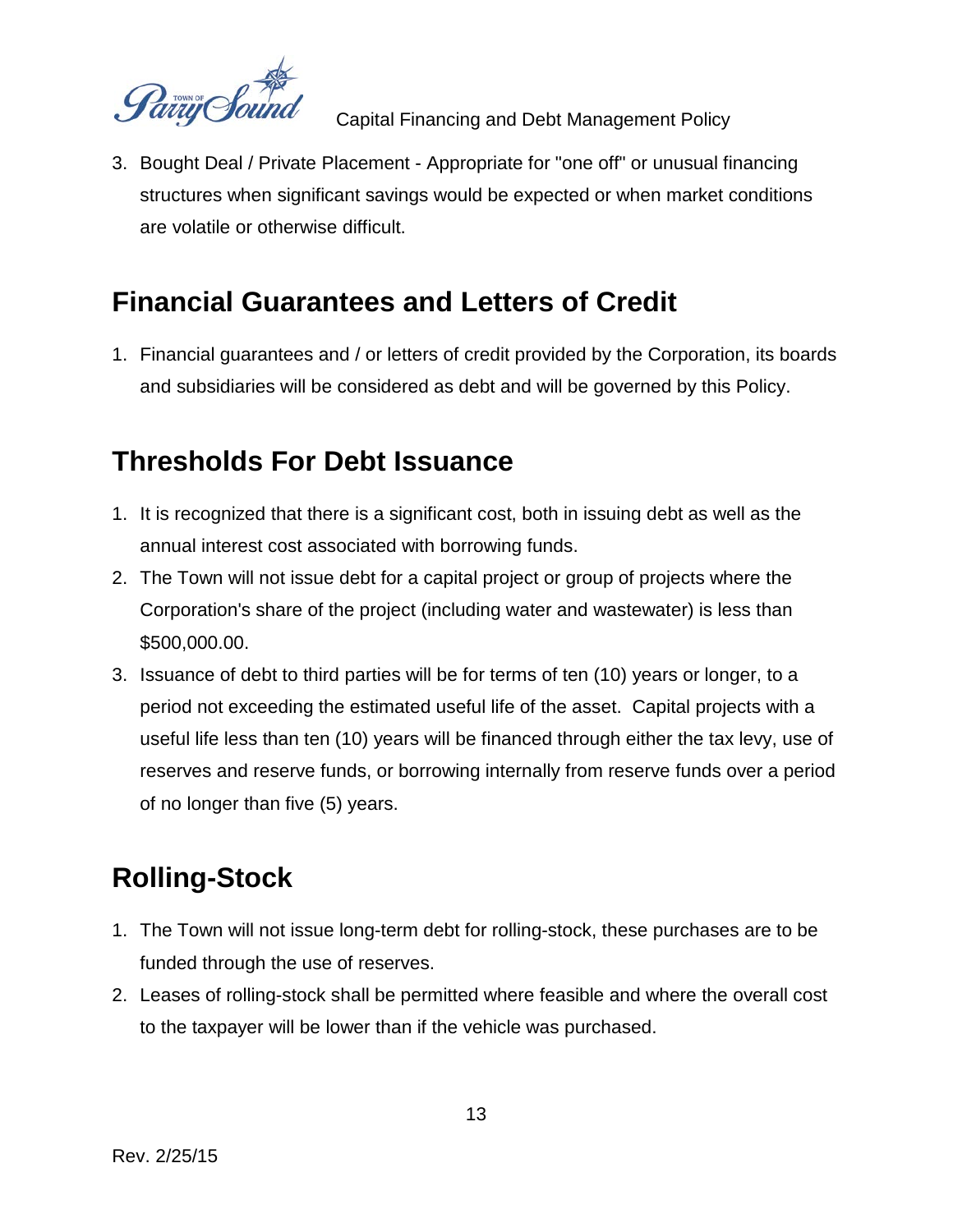

- 3. The Town will, through the budget process, annually fund reserve(s) for the purpose of replacing rolling stock at the end of its useful life. The Town will estimate the annual contribution to reserves by the following - Cost of Vehicle / Estimated # of Years of Useful life.
- 4. Where a vehicle purchase is required prior to the expected replacement date, the contribution to reserves will be adjusted in the following year to ensure that planned future rolling stock replacements are funded.

# **Non-Tax Supported Projects**

- 1. The Corporation has several areas which have been identified as being "Non-Tax Supported", that is to say that the activity receives revenues and incurs expenses on its own without support from the general tax levy.
- 2. These Non-Tax Supported Activities include, but are not limited to:
	- a) Water System
	- b) Wastewater System
	- c) Parking Lots
- 3. Where a project includes tax-supported and non-tax supported activities (for example road reconstruction where water and sanitary sewers are also replaced), the financing will be shared between the general tax levy and the non-tax supported activity.
- 4. The cost of the project will be split proportionately between the tax-supported and non-tax supported activities based on the estimated cost provided by the engineer.
- 5. Funds received from senior levels of government will be attributed, where allowed under the terms of the agreement, to the tax-supported portion first. Any remaining funding after the allocation to the tax-supported costs, is then attributed to the nontax supported portion in the same ratio as the costs are attributed.
- 6. Debt, and related interest, taken on by the Corporation for the use of a Non-tax Supported Activity will be repaid by the revenues of that activity.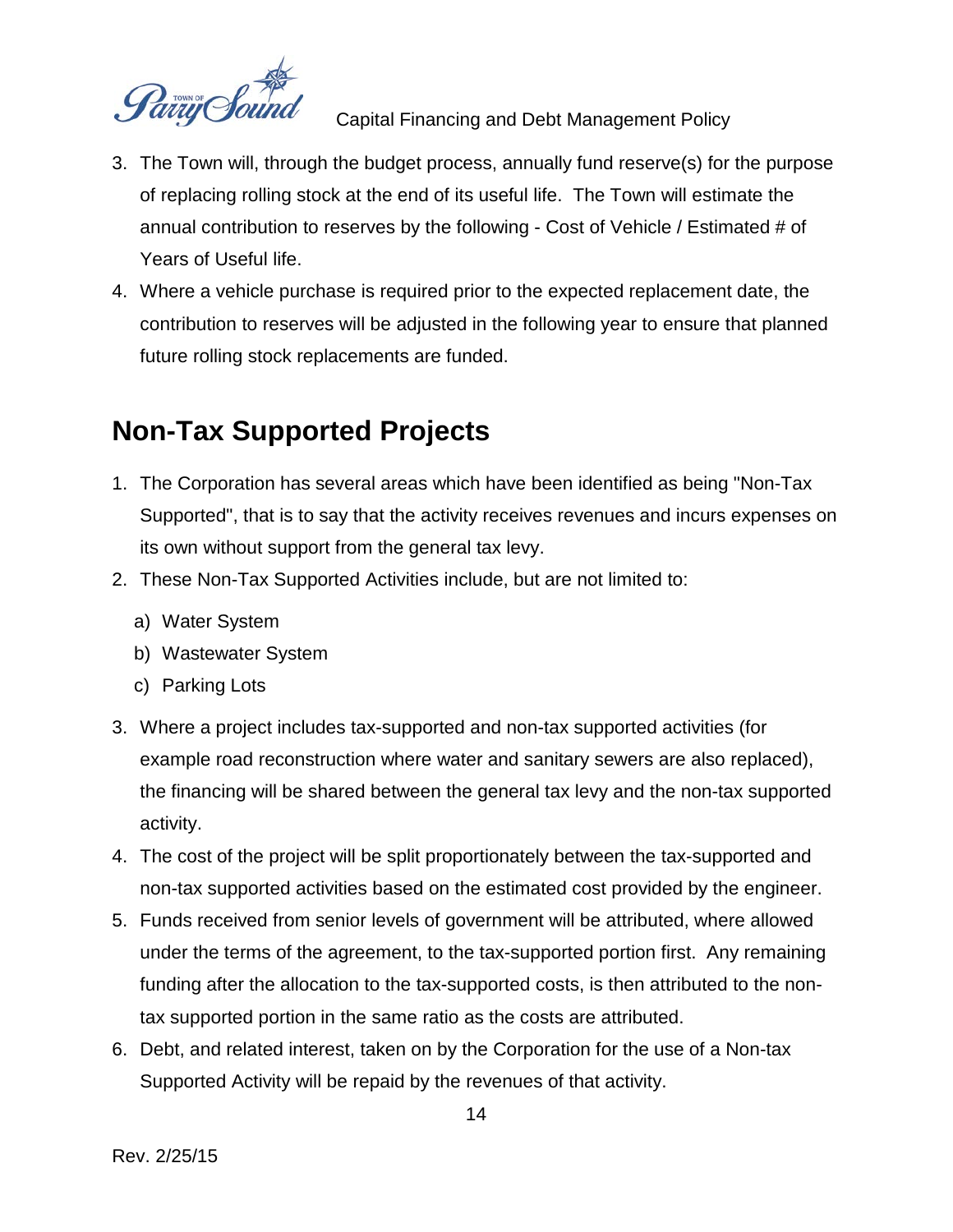

# **Reporting Requirements**

- 1. Annually the Director of Finance and POA Court Services / Treasurer shall submit to Council a report or reports that:
	- a) Requests authority for temporary borrowing up to a stipulated amount to meet the day-to-day expenditures, pending receipt of tax levies, user fees and revenues anticipated during the year;
	- b) Requests authority, if required, to finance certain capital items detailing for each type of item, the amount and maximum term of financing;
	- c) States the sum, if any, that must be raised for sinking fund purposes in that year;
	- d) As part of the annual budget a Long-Term Debt and Financial Obligation Management Plan to be adopted or affirmed by Council containing at least:
	- o Projections for each year over a multi-year period of estimated long-term debt and financial obligations payments
	- o Strategies for prudently and cost effectively dealing with risks associated with planned long term debt and financial obligations and mitigation strategies for adverse contingencies which may arise;
	- o A statement indicating the plan is in compliance with this Policy.
- 2. As required, the Director of Finance and POA Court Services shall submit to Council, the following:
	- a) A report, before entering into a financing lease which is other than non-material lease with a recommendation assessing the costs and financial and other risks associated with the proposed financing lease. This report shall include:
	- o A comparison between the fixed and estimated costs and the risks associated with the proposed lease and those associated with other methods of financing;
	- o A statement summarizing, as may be applicable, the effective rate or rates of financing for the lease, the ability for lease payment amounts to vary and the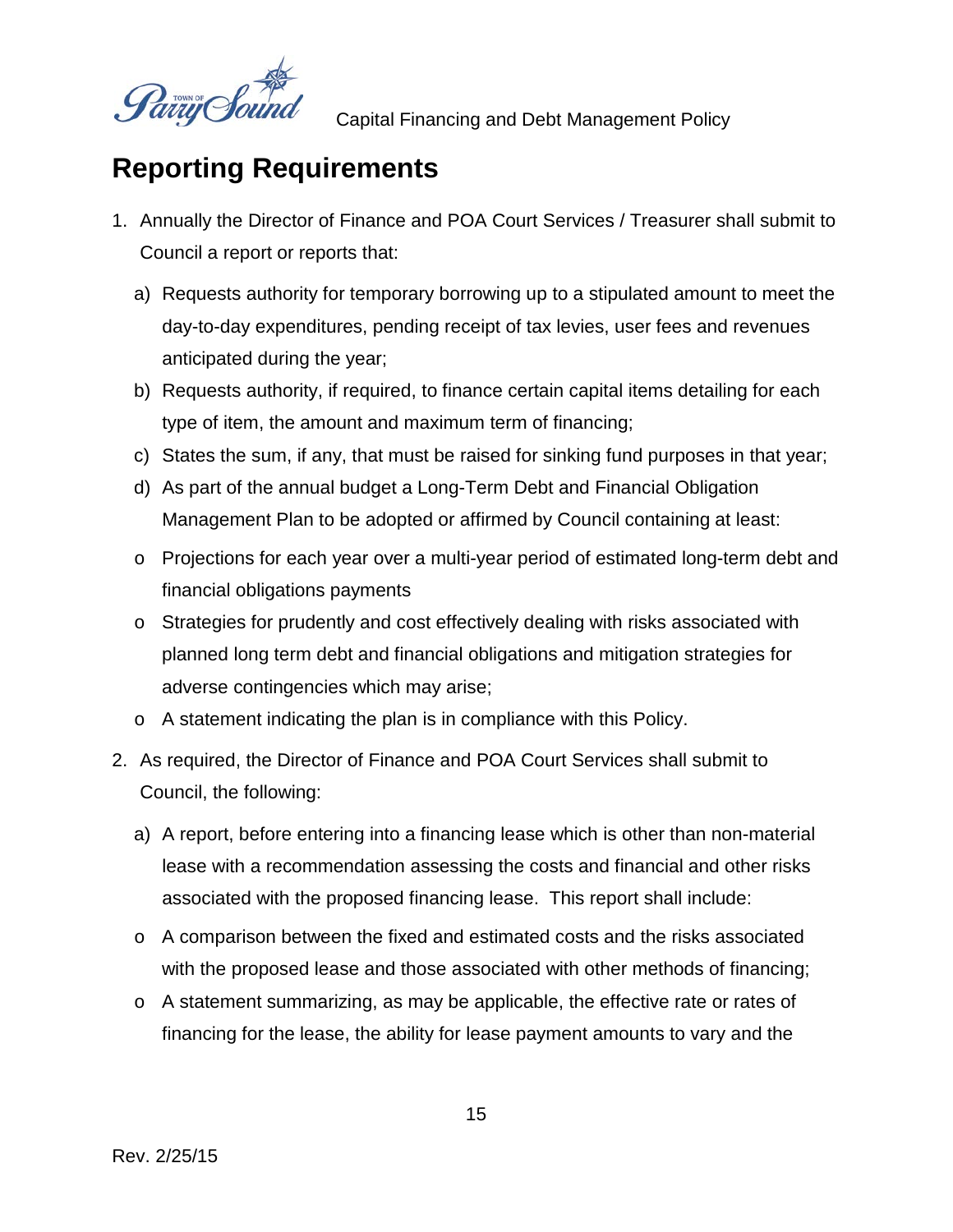Parrij Sou

methods or calculations, including possible financing rate changes, that may be used to establish that variance under the lease;

- o A statement summarizing any contingent payment obligations under the lease that could result in a material impact for the Municipality.
- b) Lists of any outstanding financing leases including the following details:
- o Estimates of the proportion of financing leases to the Corporation's total long-term debt.
- o A statement that in his or her opinion all financing leases were made in accordance with this Policy.
- c) A statement before passing a by-law providing for construction financing, which shall consider:
- o The fixed and estimated costs to the Corporation
- o Whether the costs of the proposed financing for construction of the undertaking are lower than other methods of financing available
- o A detailed estimate with respect to the terms of the Corporation's expectation of revenue generation from the undertaking, once constructed.
- o The risks to the Corporation if the undertaking is not constructed or completed within the period of construction as estimated by Council; and
- o The financial and other risks for the Corporation.
- d) A report detailing at least once in a fiscal year, any subsisting variable interest rate bank loan agreements and any subsisting interest rate exchange agreements applicable to them.
- e) Lists any outstanding construction financing debentures including the following details:
- o A description of the estimated proportion of the total debentures of the municipality issued to the total long-term debt of the municipality and a description of the change, if any, in that estimated proportion since the previous year;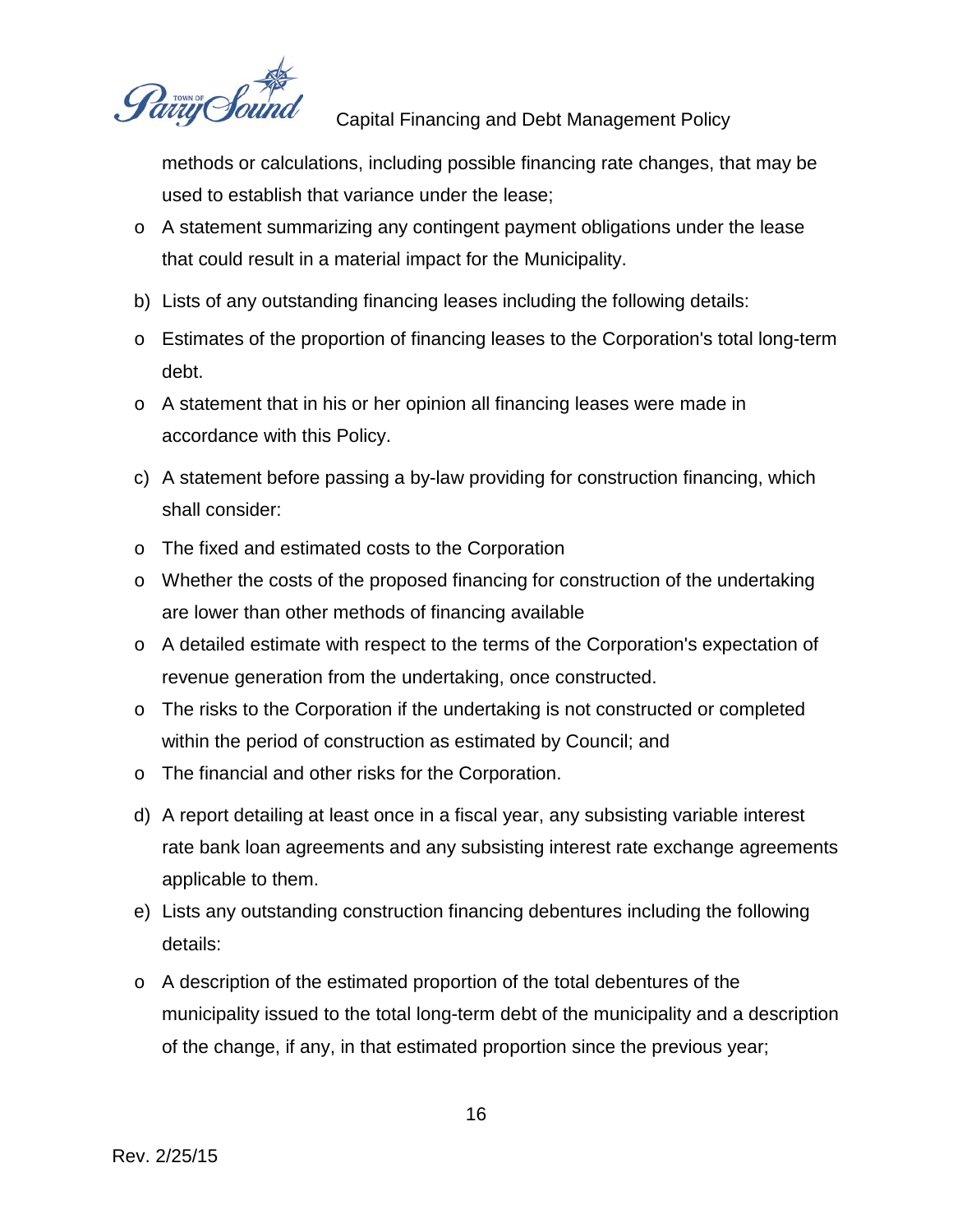

- o A statement as to whether, in his or her opinion, all debentures issued were made in accordance with this Policy;
- o An record of the date of the repayment of each installment of principal, interest or both during the period.
- o A statement of the outstanding installments of principal and /or interest of debentures due within the year.
- f) Details of all outstanding hedging instruments

# **Responsibilities**

- 1. Officers and staff of the Corporation complying with this Policy shall have the necessary authority to carry out the responsibilities and duties identified therein the Policy.
- 2. The Director of Finance and POA Court Services / Treasurer shall in addition:
	- a) Review and recommend the type and term of financing for capital projects and operating requirements;
	- b) Calculate the Financial Obligation Limit for the Corporation as prescribed by the Municipal Act;
	- c) Approves the timing and structure of debt issues;
	- d) Coordinates the preparation of debt issue by-laws for Council;
	- e) May execute and sign documents on behalf of the Corporation and perform all other related acts with respect to the issuance of debt securities;
	- f) Liaise and assist rating agencies in the evaluation of the credit worthiness of the Corporation's debt securities, if necessary;
	- g) Review and recommend to Council the financial and business aspects of any material lease agreements and transactions; and
	- h) Ensure all reporting requirements identified in this Policy are met.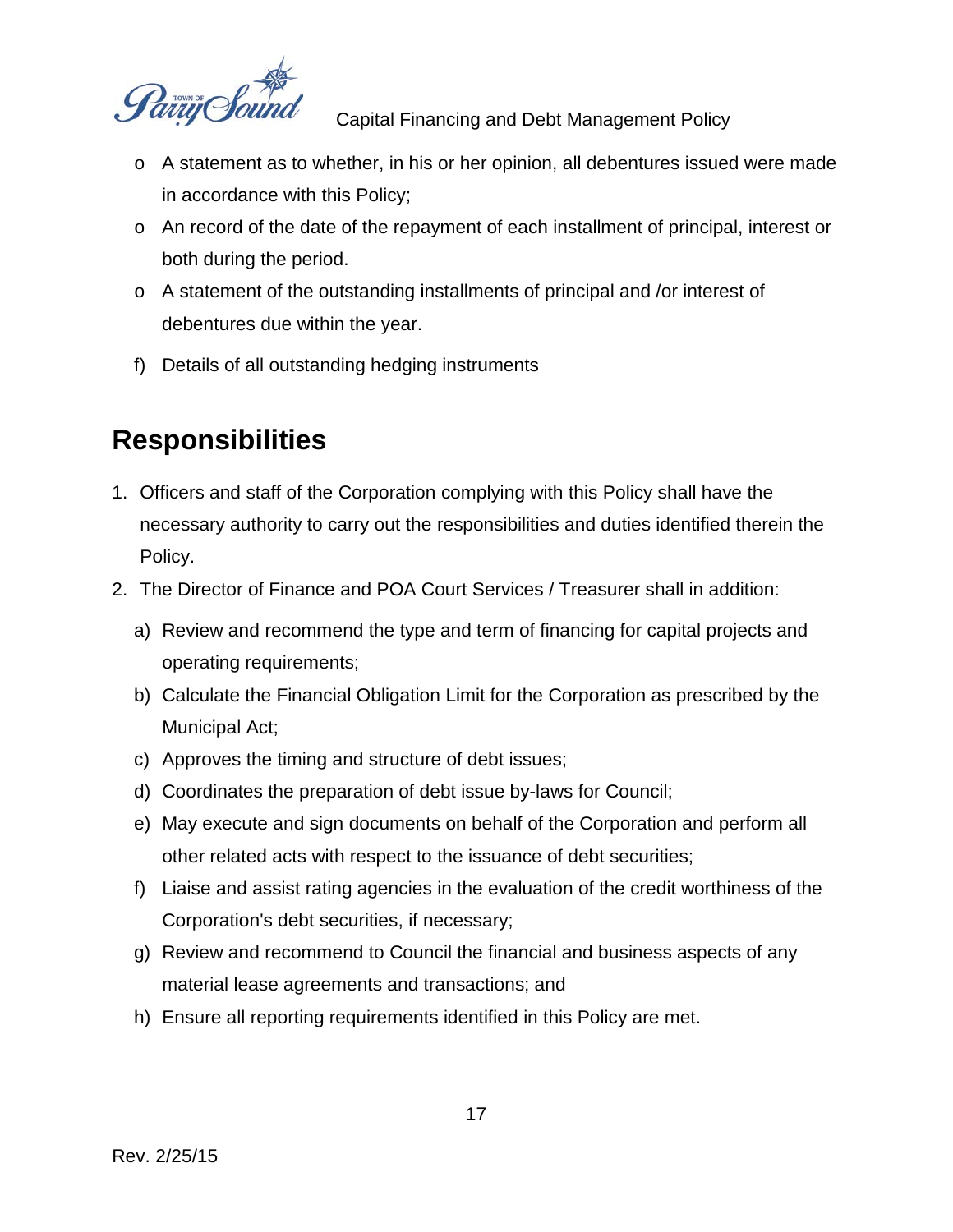any C

- a) The Mayor may execute and sign documents on behalf of the Corporation with respect to the issuance
- 3. The Chief Administrative Officer / Clerk may certify and sign documents on behalf of the Corporation with respect to the issuance of the debt securities.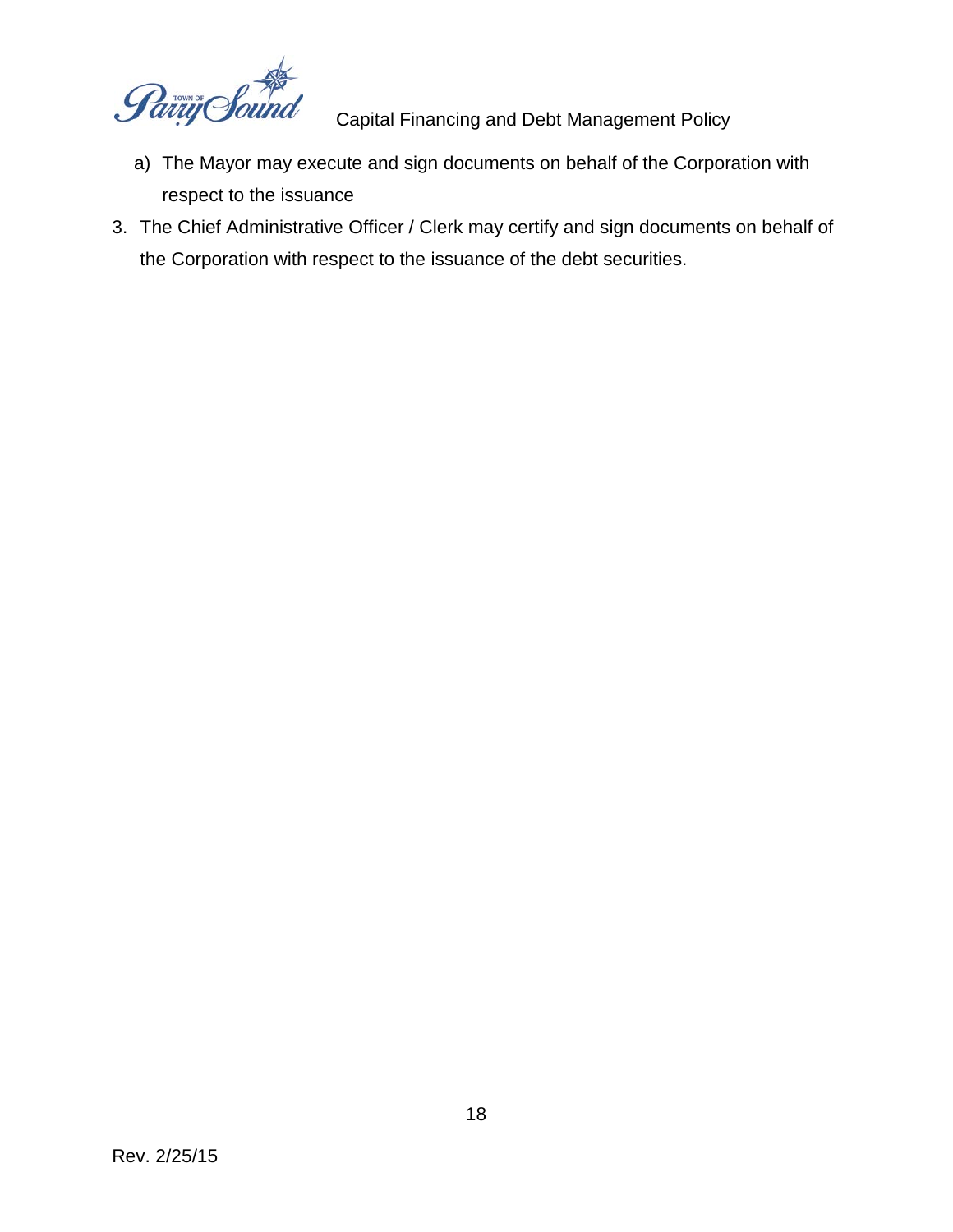

# **Appendix 1 - Maximum Financing Term of an Asset**

| <b>Maximum Length of Time Assets to Finance</b> |                                                       |
|-------------------------------------------------|-------------------------------------------------------|
| 3 Years                                         | Computer software<br>$\bullet$                        |
| 4 Years                                         | General purpose vehicle<br>$\bullet$                  |
|                                                 | Personal computer and monitors                        |
| 5 Years                                         | Computer server and network equipment<br>$\bullet$    |
|                                                 | Radio and telecommunication system                    |
|                                                 | Office furnishings                                    |
|                                                 | Audio and Video equipment                             |
|                                                 | <b>Printers</b><br>$\bullet$                          |
| 10 Years                                        | Specialized vehicle / equipment<br>$\bullet$          |
|                                                 | Parking lot<br>$\bullet$                              |
|                                                 | Public Works facility (depot, dome, etc)<br>$\bullet$ |
|                                                 | Solid Waste equipment                                 |
|                                                 | <b>Transit vehicle</b>                                |
|                                                 | Park or recreational facility                         |
|                                                 | Dock, wharf, pier, breakwater                         |
|                                                 | Retaining wall, embankment, flood control<br>٠        |
|                                                 | Sidewalk, path<br>$\bullet$                           |
|                                                 | <b>Street lighting</b>                                |
|                                                 | <b>Underground wiring</b><br>$\bullet$                |
| <b>15 Years</b>                                 | Police, Fire or EMS station                           |
|                                                 | Library                                               |